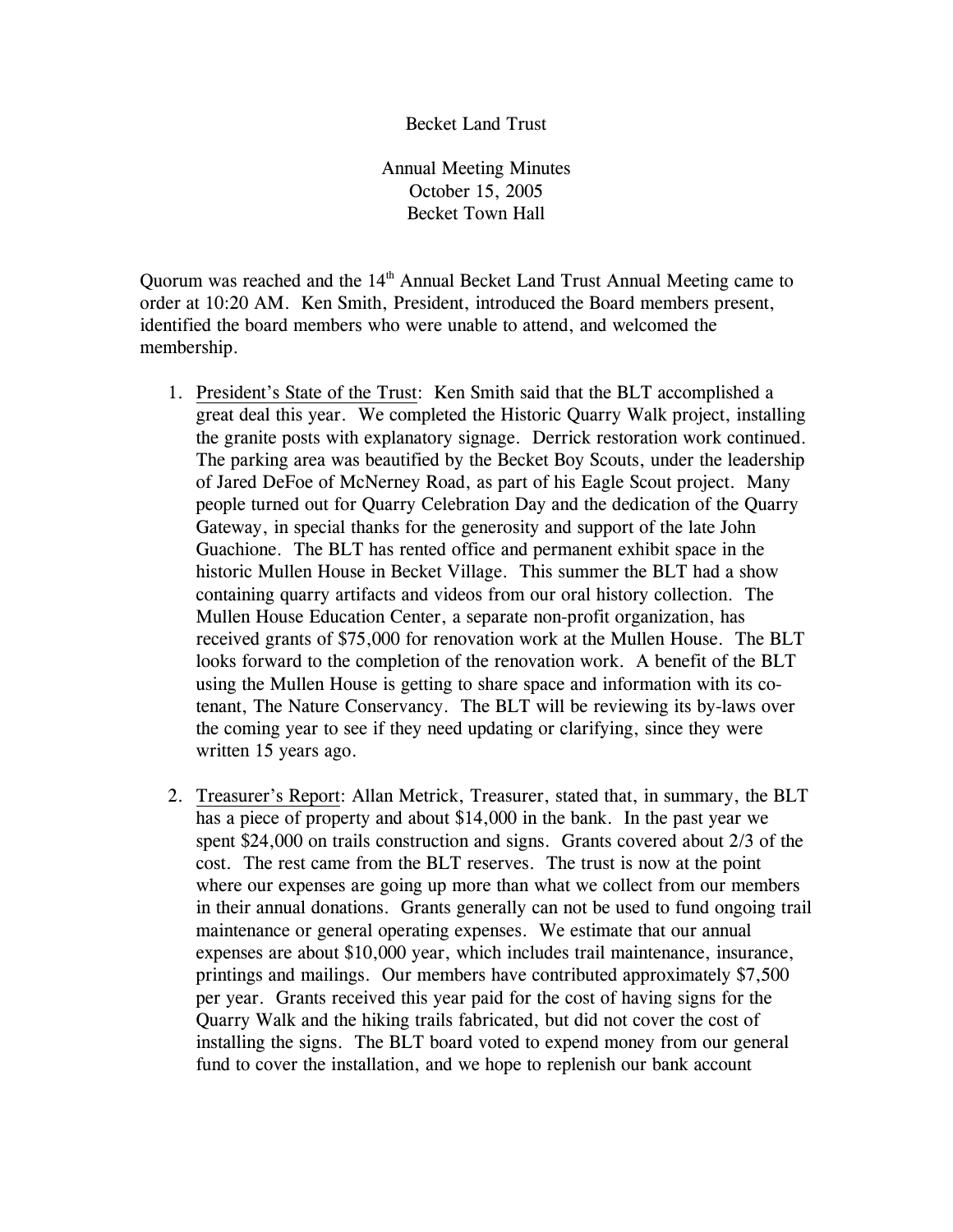through increased membership contributions. We are now at the fiscal point where we will not make new major expenditures, without getting funding first.

- 3. Membership: The Board has determined that there is some confusion about what makes someone a member of the Becket Land Trust. Some people have thought that since they made an initial donation to purchase the quarry property in late 1999 through 2000, that they should be members for life and that they did not need to make annual contributions. We are extremely grateful to past contributors, but we need continued financial support. Our by-laws state that a member is someone who has paid annual membership dues. What we collect from our members that allows us to continue our progress. The Board has decided that we will have an annual membership appeal that will take place at the end of the year. A donation in any amount will make you a member for the year, but we hope that members will give as generously as they are able. The board has decided that for the time being we are going to discontinue sending out membership premiums, but we will make the Becket Land Trust hats available for purchase. We need to find a way to have the many non-members who use the quarry become members and help support us financially.
- 4. Report from the Vice-President (Neil Toomey)

Forestry Plan: Neil Toomey summarized our Forest Management Plan. Currently our forest is not as healthy as we would like. The past tree cutting practices that had been done before we became the owners took the healthy diverse trees and left primarily diseased or low grade trees. The board hired a wildlife biologist to study our forest and make recommendations as to how we can improve the health of our forest and benefit the wildlife that lives in it. She came up with an extensive report on the existing conditions and made many recommendations which we are trying to implement. The wildlife report is available at our website. www.becketlandtrust.org. Recommendations include doing some patch cutting of trees to allow more diversified growth and regeneration of healthy species. A more diversified forest will promote more wildlife diversity. Most of the cutting that will be done will take place during the winter. It is extremely important that we educate visitors about what we are doing and why. We will have detailed signs along the hiking trails, in the areas where cutting is going on. We do not want people to think we are destroying their forest. We do have some old growth trees in the Cushman Brook area, but we do not have any stands of old-growth trees. None of the old-growth trees will be cut.

Trails: Our hiking trails are complete and we have installed all the hiking trail signs. Phase One of the historic Quarry Walk was also completed.

Derrick Restoration: Restoration work on the wooden derrick continues with the help of many devoted and dedicated volunteers. We have begun running the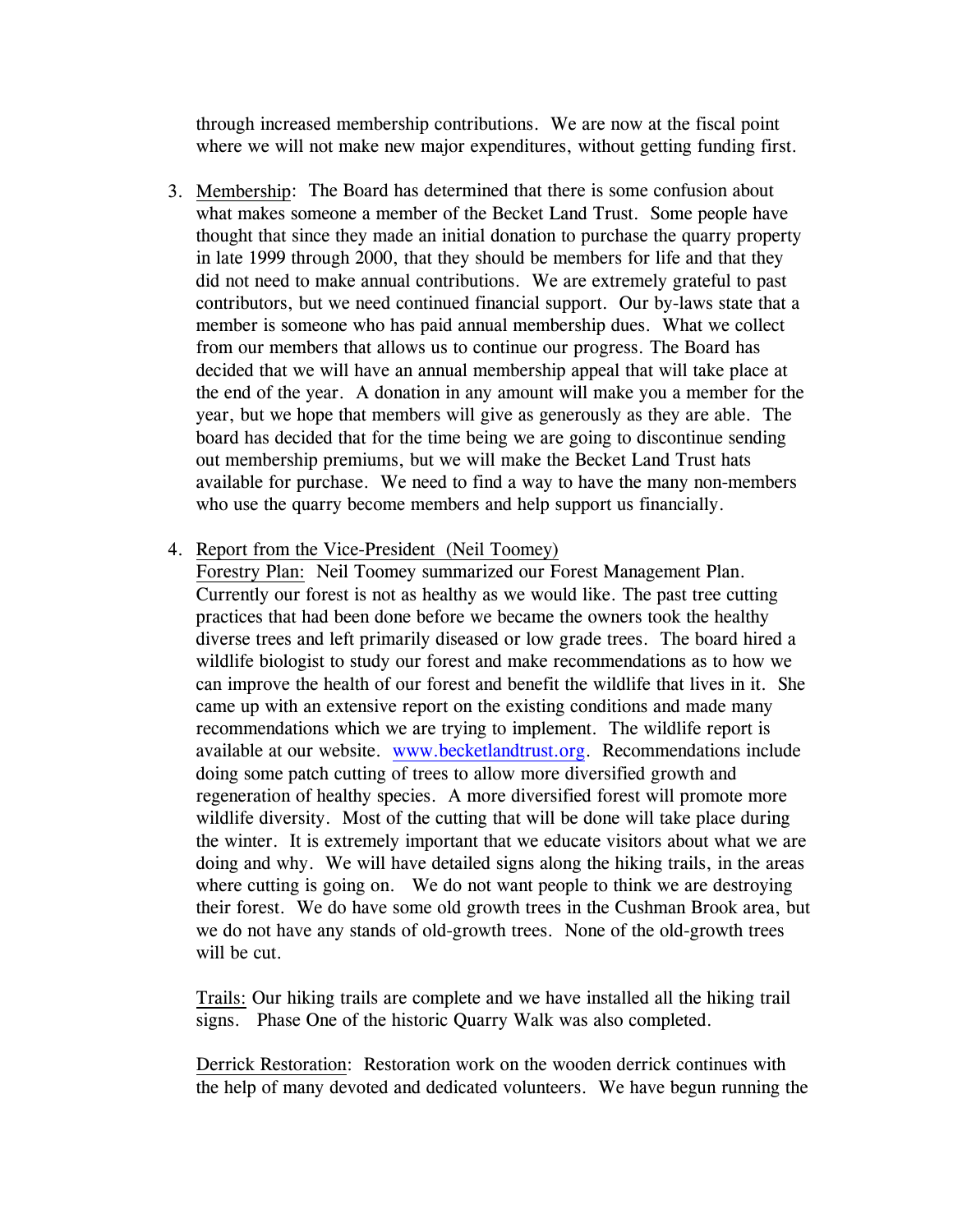cable to the top of the derrick and winding the cables onto the winch. Neil is pleased that a group of younger (and stronger?) volunteers are now helping with the very physically demanding work.

Pink Granite Quarry: The land trust has been approached by the owners of the pink granite quarry located off of Route 20. The property had been owned by Leslie Mitchell, and now his heirs are putting the property up for sale, but would like the Becket Land Trust to get the portion which contains the quarry and the rail-grades. The BLT needs to raise \$45,000 to purchase the property. The property contains many historic quarrying artifacts. Our plans for the property, if we are able to purchase it, include making this a handicapped accessible part of our outdoor quarry museum. We would have a geology exhibit explaining the about different types of granite found in the area.

- 5. Museum Report: Dorothy Napp Schindel, our Museum Director, described all that has been accomplished this year. We are very pleased that we have completed the Quarry Walks self-guided tour. The Quarry brochure has met with rave reviews. The BLT has joined the Berkshire Visitors' Bureau, and the press coverage of the Quarry has been terrific. Please go to our web site at www.becketlandtrust.org to see fabulous pictures, maps, descriptions and more. We set up exhibits at the Mullen House this summer. Our oral history project continues. We are developing programs we hope to get funding for. They include bringing school children studying local history on field trips to the exhibit at the Mullen House or to the quarry, developing a lecture series and producing a historical theater production.
- 6. Election of Board of Directors: The Board of Directors terms are for one year. The following were nominated and seconded to be on the Board:

| Eve Cholmar            | Leo Seligson      |
|------------------------|-------------------|
| Sid Cholmar            | Alice Shabecoff   |
| Gil Falcone            | Philip Shabecoff  |
| Gerry Goldman          | Ann Connell Smith |
| <b>Sharon Hughes</b>   | Kenneth Smith     |
| Barbara Mandler        | Neil Toomey       |
| Allan Metrick          | Waino Tuomenin    |
| Jonathan Nix           | Dan Woiski        |
| Dorothy Knapp Schindel | Gretchen Woiski   |
| Stephen Schindel       |                   |
| <b>Marty Schlanger</b> |                   |

All were unanimously elected. At the first meeting of the Board after the annual meeting, the officers will be chosen by the Board.

Meeting Adjourned.